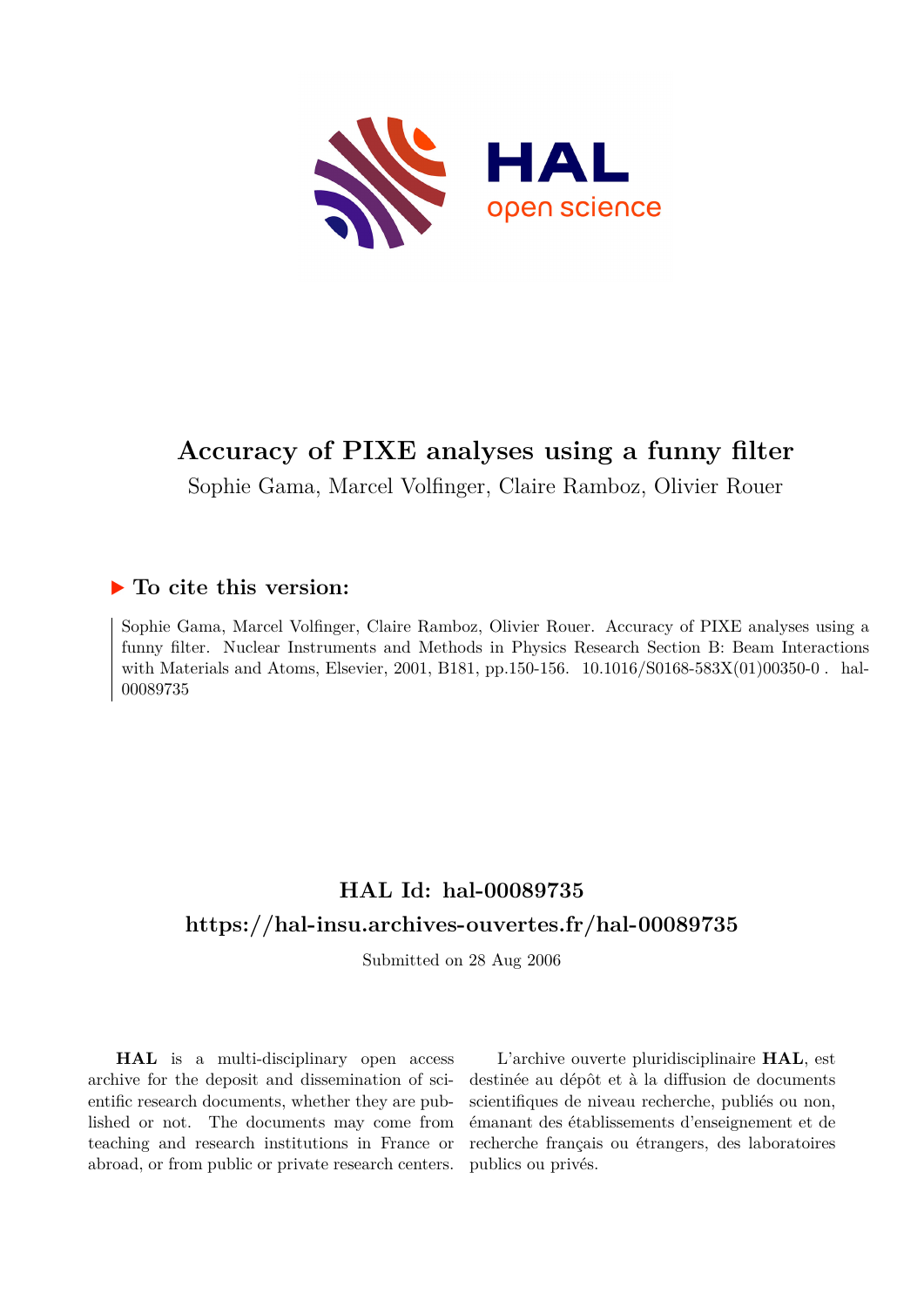# **Accuracy of PIXE analyses using a funny filter**

#### **Sophie Gama, Marcel Volfinger, Claire Ramboz and Olivier Rouer**

Institut des Sciences de la Terre d'Orléans (ISTO), CNRS/Université d'Orléans, 1A, rue de la Férollerie, 45071 Orléans Cédex 2, France

# **Abstract**

Light and heavy trace elements can be analysed simultaneously by particle-induced X-ray emission (PIXE) using an Al-funny filter (a filter with a hole drilled at its centre, placed in front of the detector window). The treatment of spectra, performed using the GUPIX code, requires the determination of an instrumental constant *H*. In theory and when using ordinary filters, *H* is a constant corresponding to the detection solid angle. In contrast, we have observed that *H* varies with X-ray energy using a funny filter. This is due to an inaccurate description of the geometry of the detection: detector-to-target distance, filter thicknesses and hole diameter of the funny filter. We develop a methodology to determine the effective values of the four geometrical parameters from a calibration of *H* using standards. In turn, *H* recalculated using these effective values is a constant equivalent to the effective detection solid angle.

**Author Keywords:** PIXE analysis; Funny filter; GUPIX software; Accuracy

| <b>Notation</b>     |                                                                                                                                        | Q                                               | accumulated beam charge on the<br>target during the analysis $(\mu C)$                                              |
|---------------------|----------------------------------------------------------------------------------------------------------------------------------------|-------------------------------------------------|---------------------------------------------------------------------------------------------------------------------|
| A1100               | Al-filter with a nominal thickness of<br>$100 \mu m$                                                                                   | S<br>$t_{\text{Al}}(t_{\text{Be}})$             | detector front surface $\text{mm}^2$ )<br>nominal Al- (Be-) filter thickness                                        |
| $C_{Z}$<br>$d(d_i)$ | concentration of element $Z$ (ppm)<br>nominal (adjusted) distance between<br>the target and the detector (mm)                          | $(t_{\rm Al})$ , $[(t_{\rm Be})$ <sub>i</sub> ] | $(\mu m)$<br>adjusted Al- (Be-) filter thickness<br>$(\mu m)$                                                       |
| $I_i(Z,M)$          | peak-intensity calculated for one set<br>$[d_i, (t_{\rm Al})_i, (t_{\rm Be})_i$ and $\phi_i$ of<br>geometrical parameters              | $T_{\rm Al}$ ( $T_{\rm Be}$ )<br>T(Z)           | Al- (Be-) filter transmission<br>transmission through any absorber<br>placed between the target and the             |
| $I_m(Z,M)$          | measured intensity in the PIXE<br>spectrum for one X-ray energy<br>characteristic of element $Z$ in a                                  | $T_i$                                           | detector<br>filter transmission calculated from<br>$(t_{\text{Al}})_i$ , $(t_{\text{Be}})_i$ and $\phi_i$           |
| $Y_{t}(Z,M)$        | matrix $M$<br>theoretical yield for a specific X-ray<br>line characteristic of element $Z$ in a<br>matrix $M$ of given composition and | $T_{nominal}$<br>ε                              | transmission calculated for the<br>nominal geometrical parameters<br>intrinsic efficiency of the Si(Li)<br>detector |
|                     | density (determined for instance<br>using EPMA), calculated per unit                                                                   | $\phi$ $(\phi_i)$                               | nominal (adjusted) diameter of the<br>hole in the funny filter (mm)                                                 |
|                     | beam charge, unit solid angle and<br>unit elemental concentration                                                                      | $\Omega$ $(\Omega_i)$                           | nominal (adjusted) detector front<br>solid angle (sr)                                                               |

**PACS classification codes:** 82.80; 81.05; 91.65; 91.65.N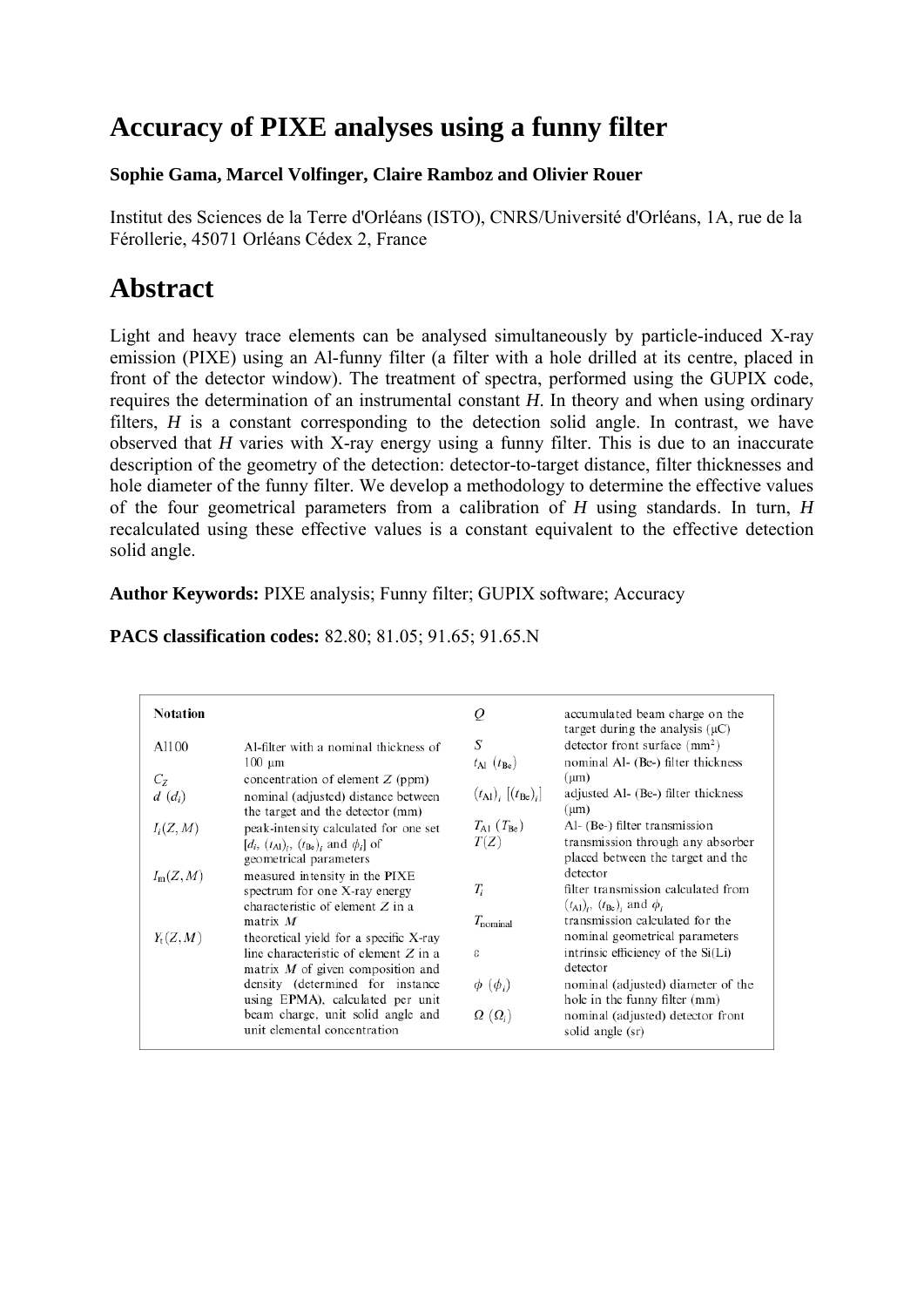### **1. Introduction**

In order to characterize the geochemical anomalies related to Late Hercynian hydrothermal processes in the La Châtaigneraie mining district (Cantal, France [1]), we have performed both electron probe micro-analyses (EPMA) (at BRGM-CNRS-University, Orléans) and particle-induced X-ray emission (PIXE) analyses (at CERI-CNRS, Orléans and LPS-CEA, Saclay) of major and trace elements ranging from P to U in selected ores and alteration minerals from this W-rich district. A multi-element application of the PIXE method was therefore developed. In particular, an Al-filter with a tiny hole drilled at its centre (funny filter) was systematically placed in front of the X-ray detector, as this procedure allows both the lighter (15  $\leq$  *Z*  $\leq$  25) and heavier elements (*Z*  $\geq$  25) to be analysed simultaneously. The specific problems encountered in the calibration of the PIXE method using funny filters are exposed and discussed below. We present the results of an extensive investigation of the calibration procedure using funny filters, with various standards and under variable geometrical conditions of detection. The GUPIX code [2] is used for spectra treatment.

# **2. Experimental set-up**

The proton miniprobe at the CERI-CNRS laboratory focuses a 3 MeV proton beam (beam spot size of about 30×60  $\mu$ m<sup>2</sup>) to a target placed under vacuum (from 5×10<sup>-5</sup> to 10<sup>-6</sup> mbar). A detailed description has been reported previously by Zine et al. [3] and by Azahra [4]. The intensity of the proton beam, varying from 200 pA to 1 nA, is measured using a chopper calibrated relative to a Faraday cup. The relative uncertainty of charge integration is around 5%. For the analysis of samples containing heavy elements, the intensity is reduced to 200 pA in order to avoid high counting rates (<800 pulses per s) which degrade X-ray peak shapes. The X-ray  $Si(Li)$  detector (Oxford Instruments) is characterized by a 30 mm<sup>2</sup> nominal surface area, a 3 mm nominal Si-crystal thickness and a 7.5 μm-thick Be window. Its energy resolution at 5.9 keV is 148 eV. A 135 μm-thick Be-filter is placed in front of the detector to prevent interactions with scattered protons. Al-funny filters, with thicknesses ranging from 100 to 300 μm, are superimposed on the Be-filter in order to attenuate the characteristic Xrays from major elements, which would disturb the electronic detection, increase pulse pile-up on the spectra and obliterate X-rays of trace elements. A mirror, placed in front of the target, reflects the image of the beam impact on the target to an endoscope which magnifies at 200×. Standards are polished and coated with a thin carbon layer in order to ensure conductivity.

# **3. General principles and methodology**

The PIXE method allows the trace element content  $C_z$  in a thick target to be determined from the measured characteristic X-ray intensity  $I_m(Z,M)$ , using the formula

#### $I_m(Z,M)=Y_t(Z,M)QC<sub>z</sub>$  $\Omega T(Z)$   $\varepsilon$ ,

where the theoretical yield,  $Y_t(Z,M)$ , and the transmission,  $T(Z)$ , are computed from the database. The parameters  $Q$ ,  $\Omega$  and vare measured. In order to derive concentrations from peak intensities, the GUPIX software [2] uses a fitting routine based upon the non-linear leastsquares method developed by Marquardt, followed by an iterated linear least-squares procedure. To solve Eq. (1), the code uses a database containing the energies and relative intensities of the K and L X-rays for all elements up to 38 keV. In the program approach [5],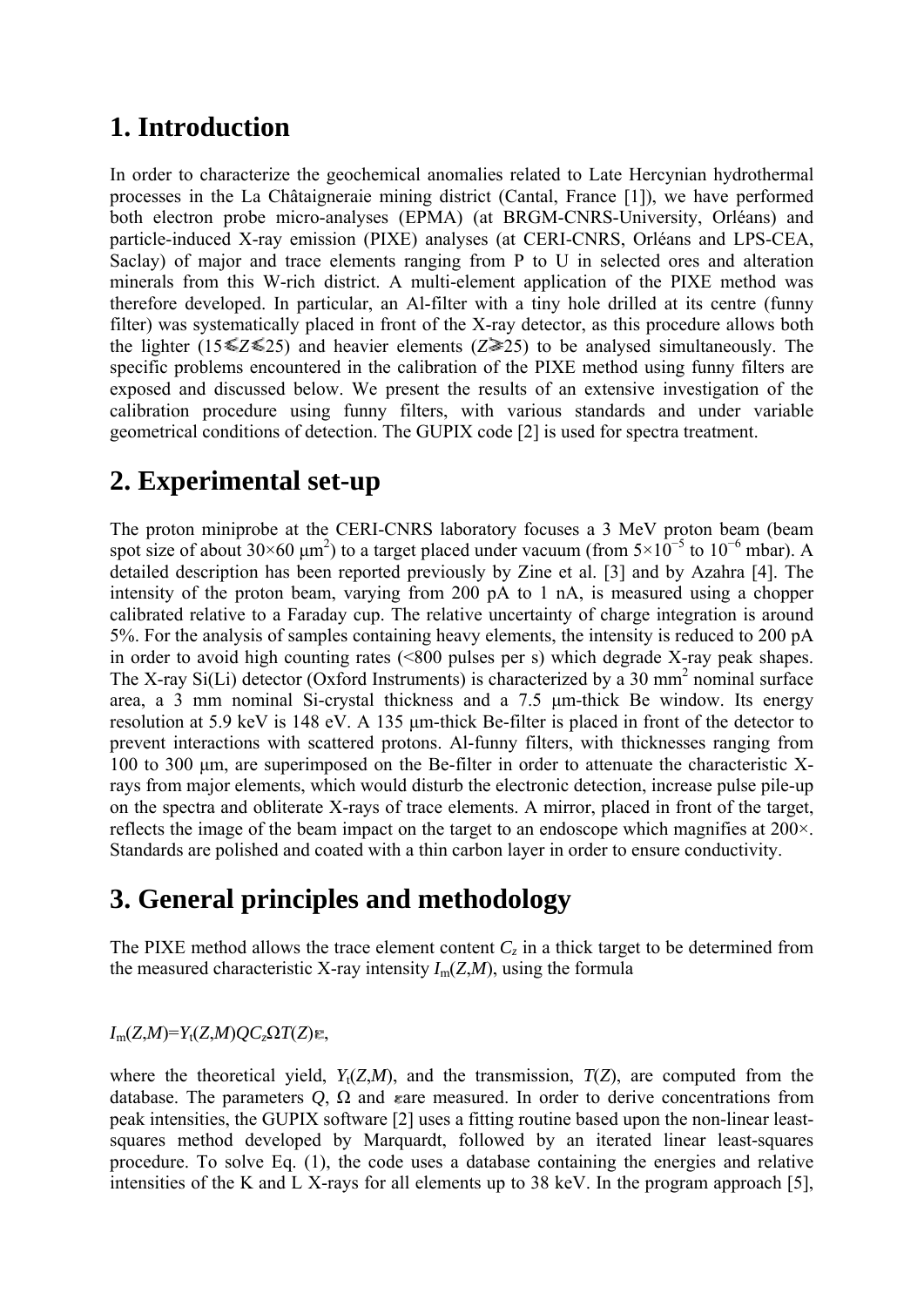the detector solid angle  $\Omega$  is substituted by an instrumental parameter *H*, which is determined by analysis of well-defined standards.

*H*≈Ω=*S*/*d*<sup>2</sup>.

*H* theoretically corresponds to  $\Omega$  but, in practice, it is an energy-dependent parameter due to uncertainties of the database, the charge calibration and modelization of the Si(Li) detector and filters. The constancy of *H*, using different filters (Al, Be, …), was frequently verified ([4, 5, 6, 7, 8 and 9] and Fig. 1). As mentioned by Czamanske et al. [11], many minerals and glasses with certified major element composition are available but they are not well characterized for minor and trace elements. Several authors [11, 12 and 13] used the NIST-610 glass as a standard for PIXE analysis, which contains over 60 elements present at nominal abundances of about 500 ppm. However the PIXE spectrum of this glass has a lot of overlapping peaks and requires a very long acquisition time. Nejedly and Campbell [9] have recently proposed the use of alloy standards containing Mo in minor quantity and Fe or Ni as a major element for calibration. These Fe–Ni alloys also allow a proper determination of the foil thickness. As for geoscientists, they commonly calibrate the PIXE method using a few standards containing major elements, for lack of appropriate minor or trace element-bearing standards [11].



Fig. 1. Experimental *H*-values for  $K_a$  and  $K_b$  X-ray lines of elements analysed in standards with an Al100 filter placed in front of the Si(Li) detector and for two target-to-detector distances (50 and 91 mm). For each *d*-value, *H*-measurements approximate the detection solid angle  $\Omega$  (straight line). Analyses were performed at 3.2 MeV using the nuclear microprobe from the LPS-CEA laboratory at Saclay [10] (beam size:  $30\times30 \mu m^2$ ).

#### **4. The funny filter problem**

For our multi-element trace analyses, we have always used Al-funny filters ( $\varphi$ =0.5 mm) of various thicknesses (100–300 μm), with the detector located at a nominal distance of about 31 mm from the target. We have systematically observed that *H*-values drastically vary with Xray energies between 2 and 8–10 keV. *H*-values become more or less constant above 8–10 keV, but remain significantly different from the nominal Ω-value. The magnitude of the departure is too large to be explained by database imperfections or an improper characterization of the absorbers (chemistry, texture, thickness, etc.) or of the detector efficiency [8, 9 and 12]. These unconventional *H*-variations observed are therefore inherent to the use of funny filters. In order to understand why *H*-values vary with energy when using a funny filter, we have undertaken systematic measurements of *H* using standards calibrated for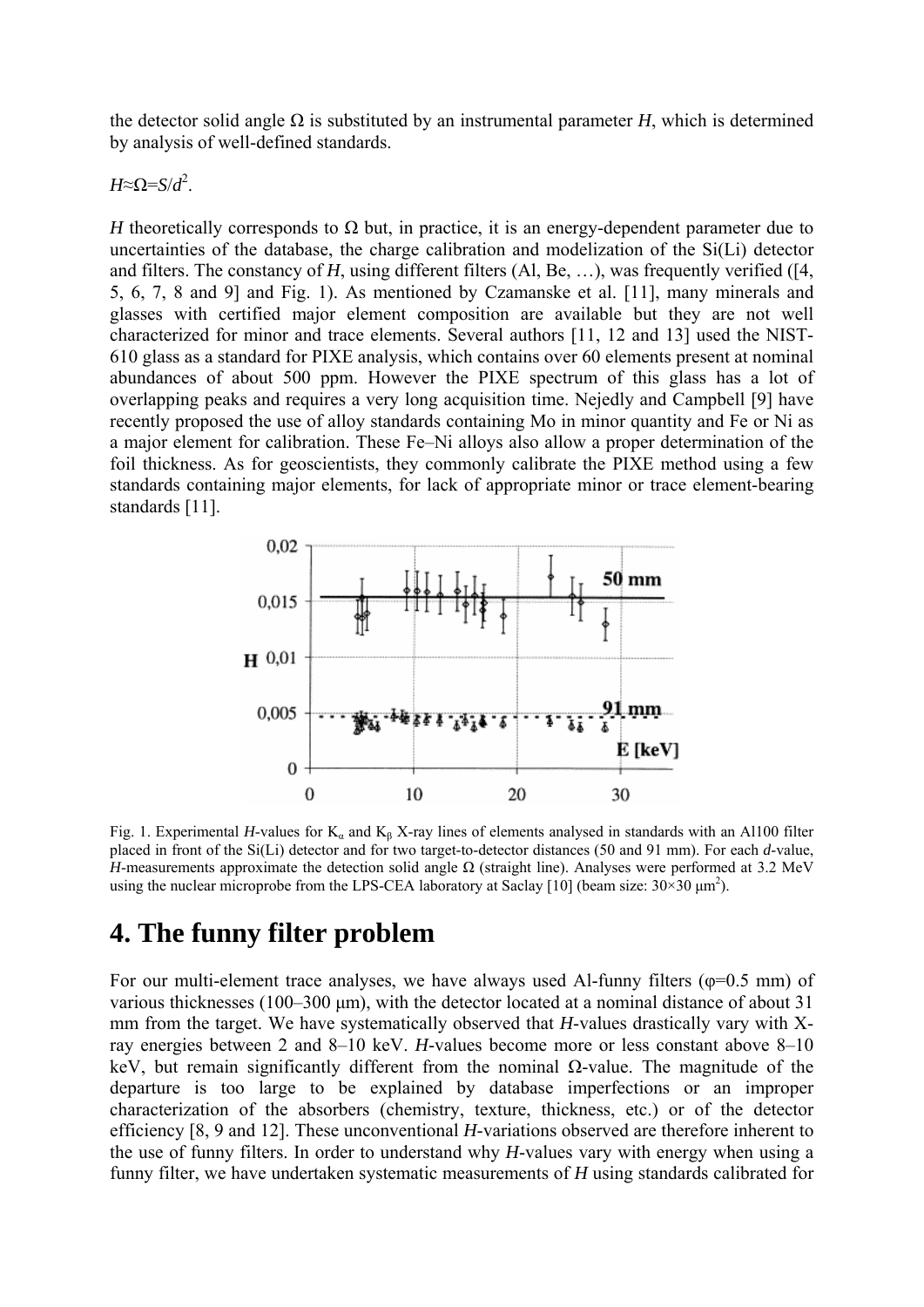major elements (Fig. 2): metallic samples like pure metals, alloys and sulphides, and also insulating matrices like oxides, silicates, sulphates and others (a list of the chemistry and origin of all standards is given in Table 1).



Fig. 2. (a)–(c) *H*-values, calculated from experimental spectra, for K<sub>a</sub> and K<sub>β</sub> X-ray lines of elements analysed in standards. Nominal experimental conditions are  $d=31$  mm,  $t_{Be}=135$  µm and  $\varphi=0.5$  mm.  $t_{Al}$  is 100, 200 and 300 μm ((a), (b) and (c), respectively). Every superimposed curve is calculated with one single set of adjusted geometrical parameters (numbers between brackets:  $d_i$  in mm,  $(t_{\text{Be}})$ *i* and  $(t_{\text{Al}})$ *i* in  $\mu$ m,  $\varphi$ *i* in mm). (d). H-values calculated for L X-ray lines with superimposed curves simulated for K X-ray lines. The error bars, around 6%, take into account the relative uncertainties on the collected charge and on the peak fit.

| Table 1. Nature and origin of the standards used for <i>H</i> -calibration |  |  |  |  |  |  |
|----------------------------------------------------------------------------|--|--|--|--|--|--|
|----------------------------------------------------------------------------|--|--|--|--|--|--|

| Origin                                                                                  | <b>Standards</b>                                                                                                                                                                                                                                                                                                                                                                                                                                                      |
|-----------------------------------------------------------------------------------------|-----------------------------------------------------------------------------------------------------------------------------------------------------------------------------------------------------------------------------------------------------------------------------------------------------------------------------------------------------------------------------------------------------------------------------------------------------------------------|
| Oxford Instruments, C320                                                                | $Li_2Ta_2O_6$ , $B_2O_3$ , NaAlSi <sub>2</sub> O <sub>6</sub> , Mg,SiO <sub>4</sub> , Al <sub>2</sub> SiO <sub>5</sub> , SiO <sub>2</sub> , KAlSi <sub>3</sub> O <sub>8</sub> , Ca <sub>5</sub> (PO <sub>4</sub> ) <sub>3</sub> (F,Cl,OH),<br>TiO, FeS, FeCr <sub>2</sub> O <sub>4</sub> , NiO, SrTiO <sub>3</sub> , Nb <sub>2</sub> O <sub>5</sub> , CdSe, BaAl <sub>2</sub> Si <sub>2</sub> O <sub>8</sub> , Gd <sub>3</sub> Ga <sub>5</sub> O <sub>12</sub> , PbTe |
| Pure metals and alloy<br>Natural sulphides characterized by<br>SEM and analysed by EPMA | Si, Ti, Zr, Mo, Ag, $Pt_{90}Rh_{10}$<br>CuFeS <sub>2</sub> , PbS, ZnS                                                                                                                                                                                                                                                                                                                                                                                                 |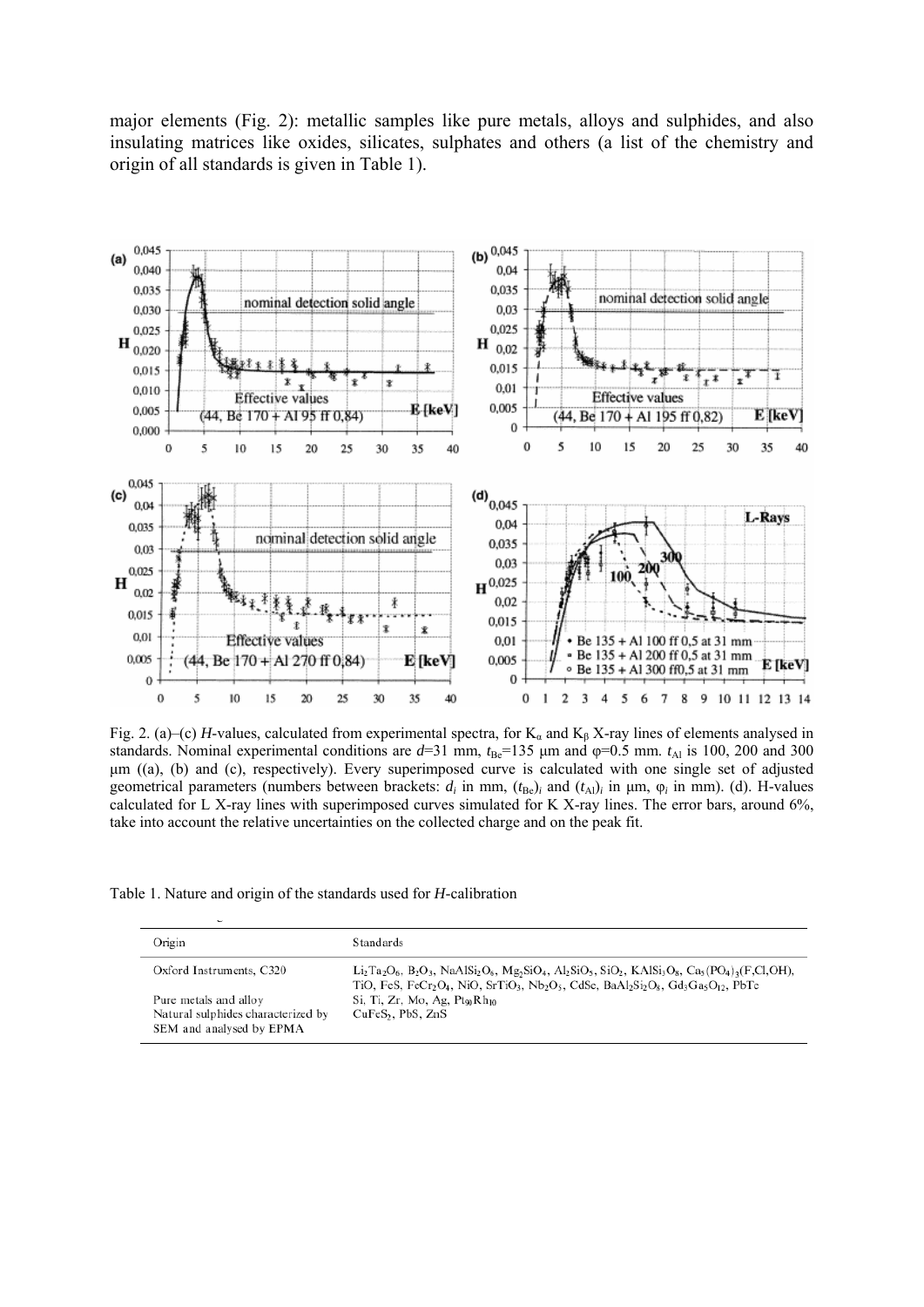## **5. Simulations of** *H* **experimental values: principle and results**

Let *d*,  $t_{\text{Be}}$ ,  $t_{\text{Al}}$  and  $\varphi$  be the nominal geometrical parameters of the detection, i.e., the parameters measured at the beginning of the calibration procedure. Following Eq. (1), *H* could be expressed

$$
H=\frac{I_{\rm m}(Z,M)}{Y_{\rm t}(Z,M)QC_zT(Z)\varepsilon}
$$

Thus, *H* depends on the nominal distance *d*, see (2), and the filter transmission *T*(*Z*). The latter is a function of  $t_{\text{Be}}$ ,  $t_{\text{Al}}$  and  $\varphi$ , as follows:

$$
T(Z) = T_{\text{Be}}[r^2 + (1 - r^2)T_{\text{Al}}]
$$
, where  $r = \phi^2/S^2$ .

Probably, the *H*-variation observed results from inaccurate measurement of *d* and inaccurate estimation of the parameters  $t_{A1}$ ,  $t_{Be}$  and  $\varphi$  controlling the transmission  $T(Z)$ . Only an inaccuracy of transmission parameters can account for the observed variation of *H* with energy (see below). Following Eq. (3), *H* is calculated from the measured peak area  $I_m(Z,M)$ and the nominal parameters entered into the program by the user

 $I_m(Z,M)=Y_t(Z,M)OC$ <sub>z</sub> *HT*<sub>nominal</sub>.

We shall assume that there exists one set of realistic geometrical parameters  $[d_i, (t_{\text{Al}})_i, (t_{\text{Be}})_i]$ and φ*i*] that allows to reproduce measured peak areas for the whole investigated energy range.

$$
I_i(Z,M)=Y_t(Z,M)QC_z\mathbb{E}\Omega_iT_i,
$$

with

 $I_i(Z,M) = I_m(Z,M)$ .

It follows that

 $H=(S/d_i^2)(T_i/T_{\text{nominal}}).$ 

Firstly, we have simulated the effect on calculated *H*-values of the inaccuracy of each geometrical parameter  $(d, t_{\text{Be}}, t_{\text{Al}})$  and  $\varphi$ ) separately. Fig. 3 shows that (a) a decrease in parameter *d* significantly increases *H* to a constant value, whatever the energy; (b) in contrast, decreasing  $t_{\text{Be}}$  significantly increases *H* only for the lower energy range (the Be-filter does not absorb X-photons above 3 keV); (c) a decrease in  $t_{\text{Al}}$  affects *H*-values only for intermediate energies between 4 and 8 keV; (d) increasing φ results in higher constant *H*-values below 4 keV, but does not affect *H* above 6 keV. Each parameter contributes to vary *H* in different energy ranges, so we were able to adjust a unique set of parameters  $(d_i, (t_{A})_i, (t_{Be})_i$  and  $\varphi_i$ ) that allows the *H*-values to be modelled between 2 and 40 keV (Fig. 2). These adjusted parameters are regarded as effective values that allow accurate trace concentration to be calculated.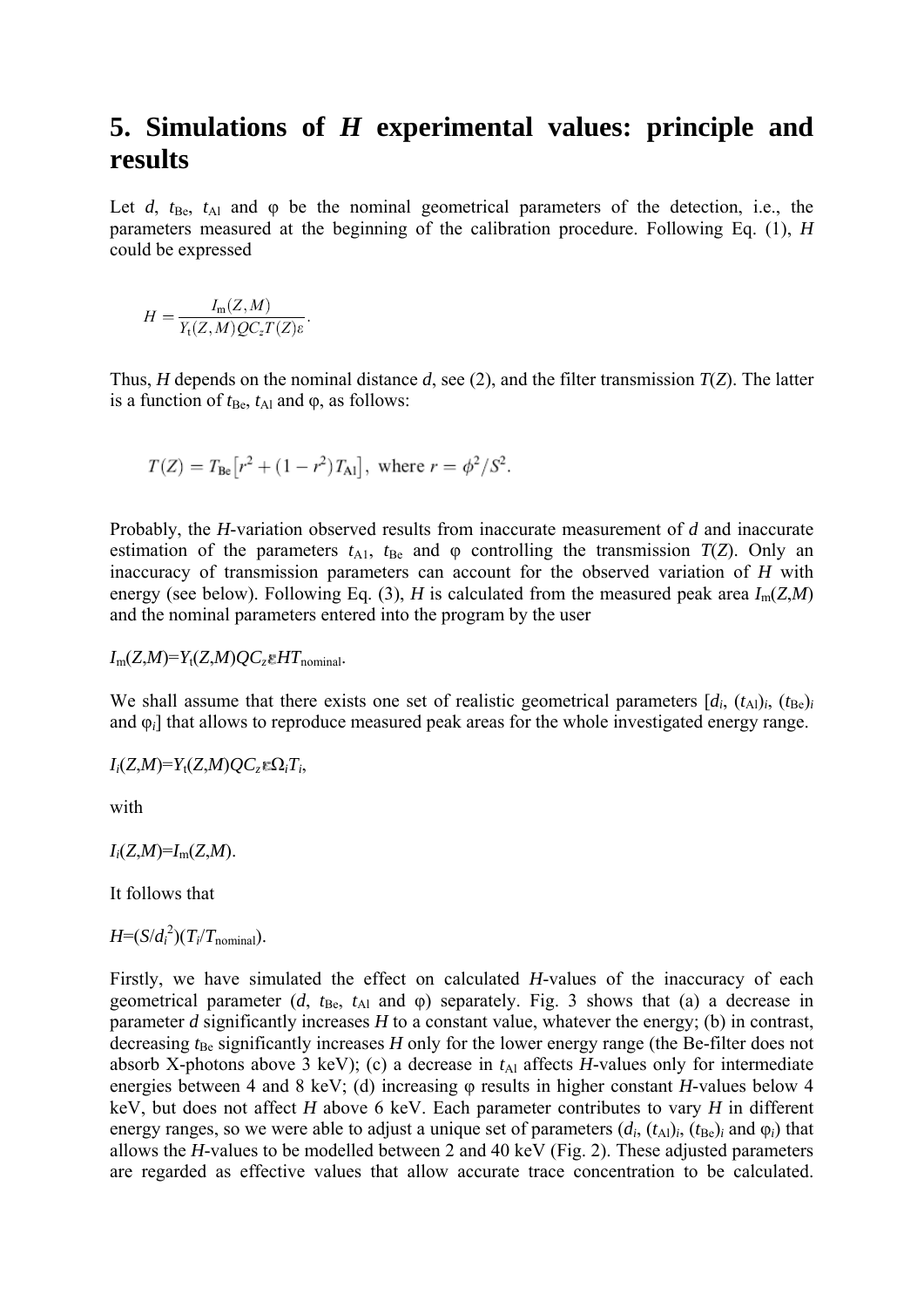Maybe these parameters are biased by other inaccuracies that have not been considered. For instance,  $t_{\text{Be}}$  could compensate for an inaccuracy of the detector Be-window thickness.



Fig. 3. Simulated effects on calculated *H*-values (squares and diamonds) of incorrect geometrical parameters: (a) detector-to-target distance  $d$  for a Si(Li) detector with a 38.5 mm<sup>2</sup> surface area, (b) Be-filter thickness, (c) Alfilter thickness and (d) funny filter hole diameter. The true transmission-controlling parameters, which yield constant *H* values (circles), are  $t_{\text{Be}}$ =135 μm,  $t_{\text{Al}}$ =100 μm and φ=0.5 mm.

#### **6. Discussion**

Each of the four effective geometrical parameters was adjusted from experimental *H*-values by a "trial-and-error" method, separately. A more rigorous mathematical approach would also calculate the accuracy of each effective parameter. We here discuss about the physical significance of the four adjusted parameters. (a) Firstly, the underestimation by about 30% of *d* shown by our experiments may seem surprising. However, it is very difficult to estimate the accurate position of the Si crystal behind the Be window: the latter distance was measured at 1 cm in an older similar detector from the CERI laboratory. The crystal/Be-window distance could be measured accurately using an X-ray source of known intensity, placing the detector at different distances. Also, the surface of the crystal should be measured accurately using a calibrated X-ray source. (b) As for the Be-foil thickness, the adjusted value of 170 or 190 μm is consistent with that of 170 μm deduced by Choi [6] by the  $K_{\alpha}/K_{\beta}$  method [14]. However, it is quite different from the value of 135 μm measured by optical and scanning-electron microscopy. An inaccurate estimation of the dead layer of the detector crystal could explain this difference. (c) The simulation shows that the thicknesses of the Al100 and Al200 funny filters are overestimated by 5 μm whereas that of the Al300 filter is overestimated by 30 μm.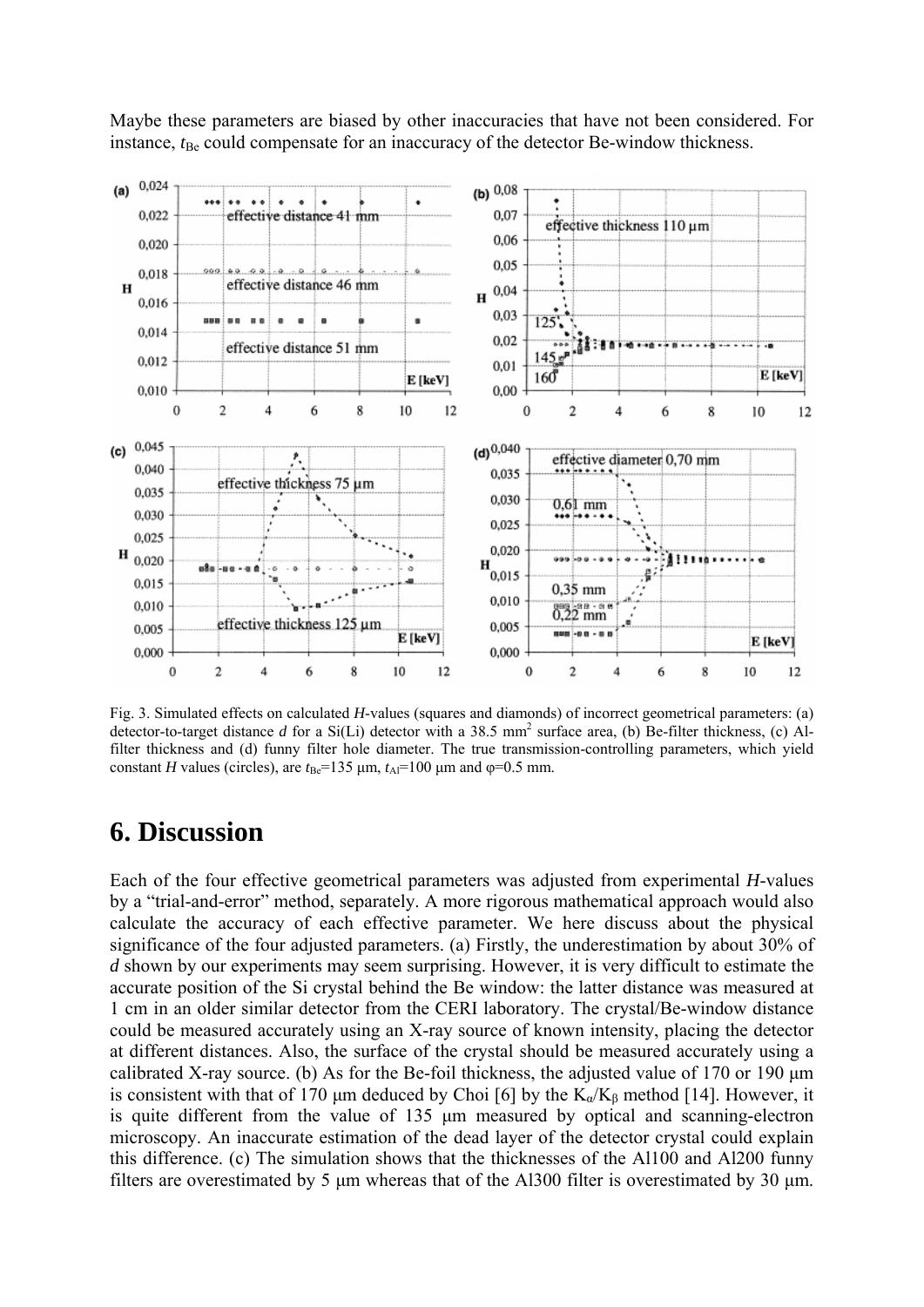Note that aluminium manufactured by rolling can exhibit some variations in its thickness. Also, Nejedly and Campbell [9] found that nominal thicknesses of Al350 and Al500 ordinary filters were underestimated by around 10 μm. (d) The holes drilled mechanically in Al-filters are oval under the microscope and show imperfect rims. This could explain the inaccuracy found for all nominal φ-values. Maybe more sophisticated drilling methods, like laser ablation, could allow a better control of the hole geometry.

One strong argument showing that the four adjusted parameters best approximate the true parameters is as follows: for three distinct calibrations (Fig. 2) performed at a nominal distance of 31 mm and using the same Be-filter with a nominal thickness of 135  $\mu$ m, *d* and  $t_{\text{Be}}$ have been adjusted to 44 mm and 170 um, respectively. Moreover, the diameters of three holes drilled in the same way in aluminium foils have been adjusted to similar effective values. Lastly, on entering the adjusted geometrical values into the GUPIX program, a single constant*H*-value is calculated for the whole energy range with a precision of 10% ( $\sigma$ ). Additionally, the calculated *H* is nearly equal to the effective detection solid angle  $\Omega_i$ : for instance, a mean *H*-value of 0.0146±0.0018 sr is calculated with the Al100 funny filter calibrated at 95 μm, consistent with the  $\Omega_i$ -value of 0.0156 sr deduced from  $d_i=44$  mm (Fig. 4). The standard deviation on *H* of 0.0018 sr can then be propagated into trace element calculations.



Fig. 4. Values of the *H*-parameter calculated with the adjusted values of the four geometrical parameters using the GUPIX program. The lighter dashed lines and the heavy lines plus the datapoints correspond to the *H*-values calculated with the nominal parameters ( $d=31$  mm;  $t_{\text{Be}}=135$  μm;  $t_{\text{Al}}=100$  μm;  $\varphi=0.5$  mm) and the adjusted parameters  $(d_i=44 \text{ mm}; (t_{\text{Be}})_i=170 \text{ }\mu\text{m}; (t_{\text{Al}})_i=95 \text{ }\mu\text{m}; \varphi_i=0.84 \text{ mm})$ , respectively.

# **7. Conclusions**

In this paper, we have shown that, in order to properly apply the PIXE method using a funny filter, a very precise characterization of the analytical system geometry is required. When the geometrical parameters entered into the GUPIX code are inaccurate, then the instrumental constant *H* loses its primary physical significance of the detection solid angle. This confirms that the *H*-value method proposed by the GUPIX program, despite its simplicity, can yield erroneous concentrations, especially when using funny filters.

Ideally speaking, correct PIXE analyses at least require funny filters with a certified geometry, a detector that is well characterized and placed at an accurate distance from the target. Under such conditions, the PIXE method is absolute and requires no calibration. In practice, we show that effective geometrical parameters can be adjusted from *H*-calibration. These effective values only approximate the true system geometry, since they certainly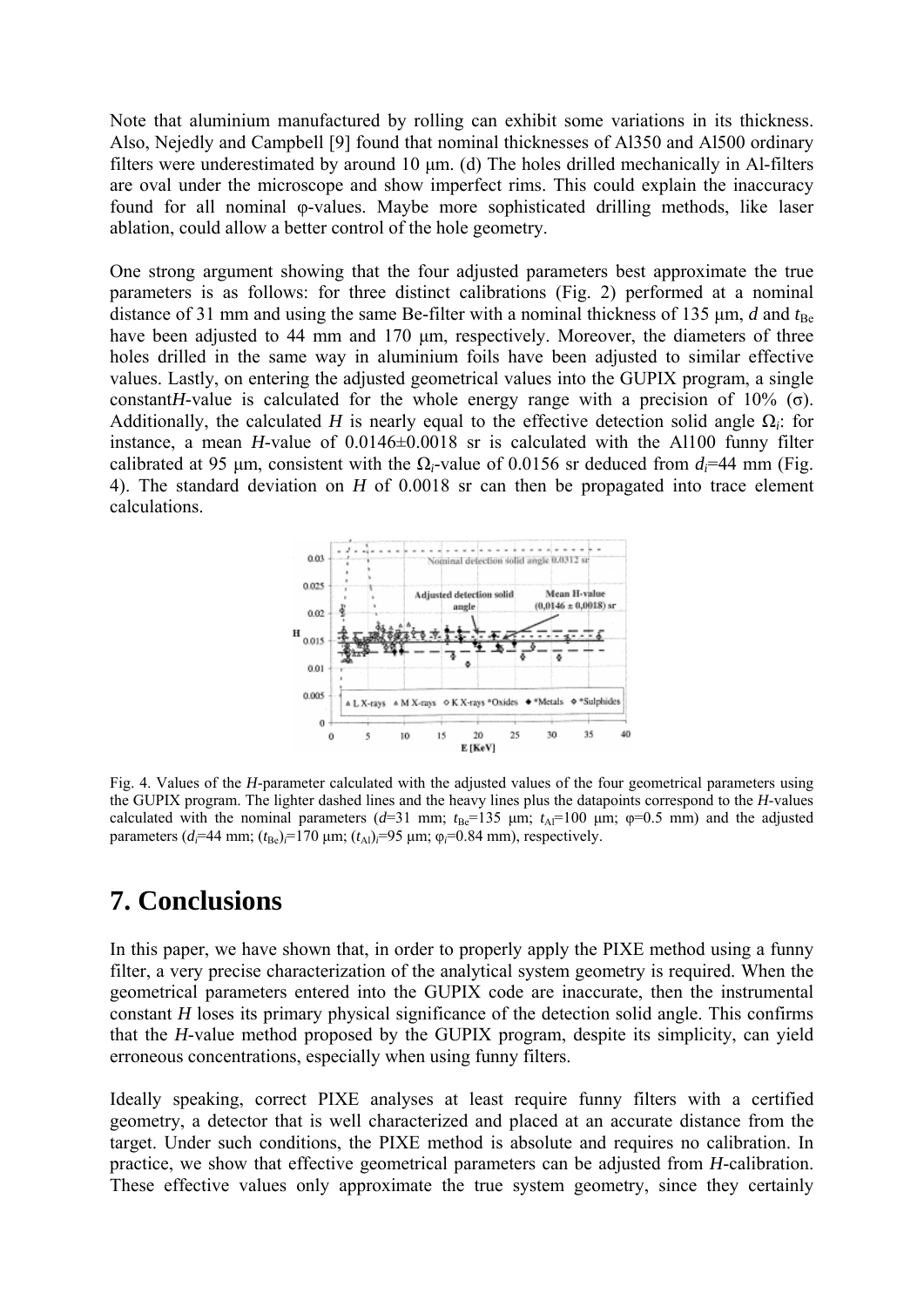integrate some imperfections of the GUPIX database and of the detector description. However, they allow to calculate, with a precision of around 10%, a constant *H* which is internally consistent with the adjusted detection solid angle.

#### **Acknowledgements**

We are very grateful to the scientific team of the CERI-CNRS laboratory who has provided us with an easy access to the probe and an efficient technical assistance during the experiments. Also, J.P. Gallien, L. Daudin and H. Khojda are acknowledged for careful assistance on the nuclear microprobe of the LPS-CEA laboratory and for their critical comments of the results. We are indebted to L. Peilleron at ISTO-CNRS who made the filters and participated in the construction of the analytical chamber and its optical device. We also would like to thank J.L. Campbell from Guelph University, T. Sauvage and G. Blondiaux from CERI-CNRS for fruitful discussions and, finally, two anonymous reviewers who significantly contributed to better the manuscript.

### **References**

1. S. Gama, C. Ramboz and M. Volfinger. *Terra Abstracts* **11** (1999), p. 477.

2. J.A. Maxwell, W.J. Teesdale and J.L. Campbell. *Nucl. Instr. and Meth. B* **95** (1995), p. 407.

3. D. Zine, D.B. Isabelle and G. Rémond. *Nucl. Instr. and Meth. B* **49** (1990), p. 446.

4. M. Azahra, Thesis, University of Clermont-Ferrand II, 1993.

5. J.L. Campbell, D. Higuchi, J.A. Maxwell and W.J. Teesdale. *Nucl. Instr. and Meth. B* **77** (1993), p. 95.

6. C.G. Choi, Thesis, University of Orléans, 1995.

7. L.J. Cabri, J.L. Campbell, J.H.G. Leflamme, R.G. Leigh, J.A. Maxwell and J.D. Scott. *Can. Mineral.* **23** (1985), p. 133.

8. J.L. Campbell, G.K. Czamanske, L. MacDonald and W.J. Teesdale. *Nucl. Instr. and Meth. B* **130** (1997), p. 608.

9. Z. Nejedly and J.L. Campbell. *Nucl. Instr. and Meth. B* **160** (2000), p. 415.

10. C. Engelmann and G. Revel. *Nucl. Instr. and Meth. B* **54** (1991), p. 84.

11. G.K. Czamanske, T.W. Sisson, J.L. Campbell and W.J. Teesdale. *Am. Mineral.* **78** (1993), p. 893.

12. G. Rémond, C. Gilles, D. Isabelle, C.G. Choi, M. Azahra, O. Rouer and F. Cesbron. *Appl. Radiat. Isot.* **46** (1995), p. 563.